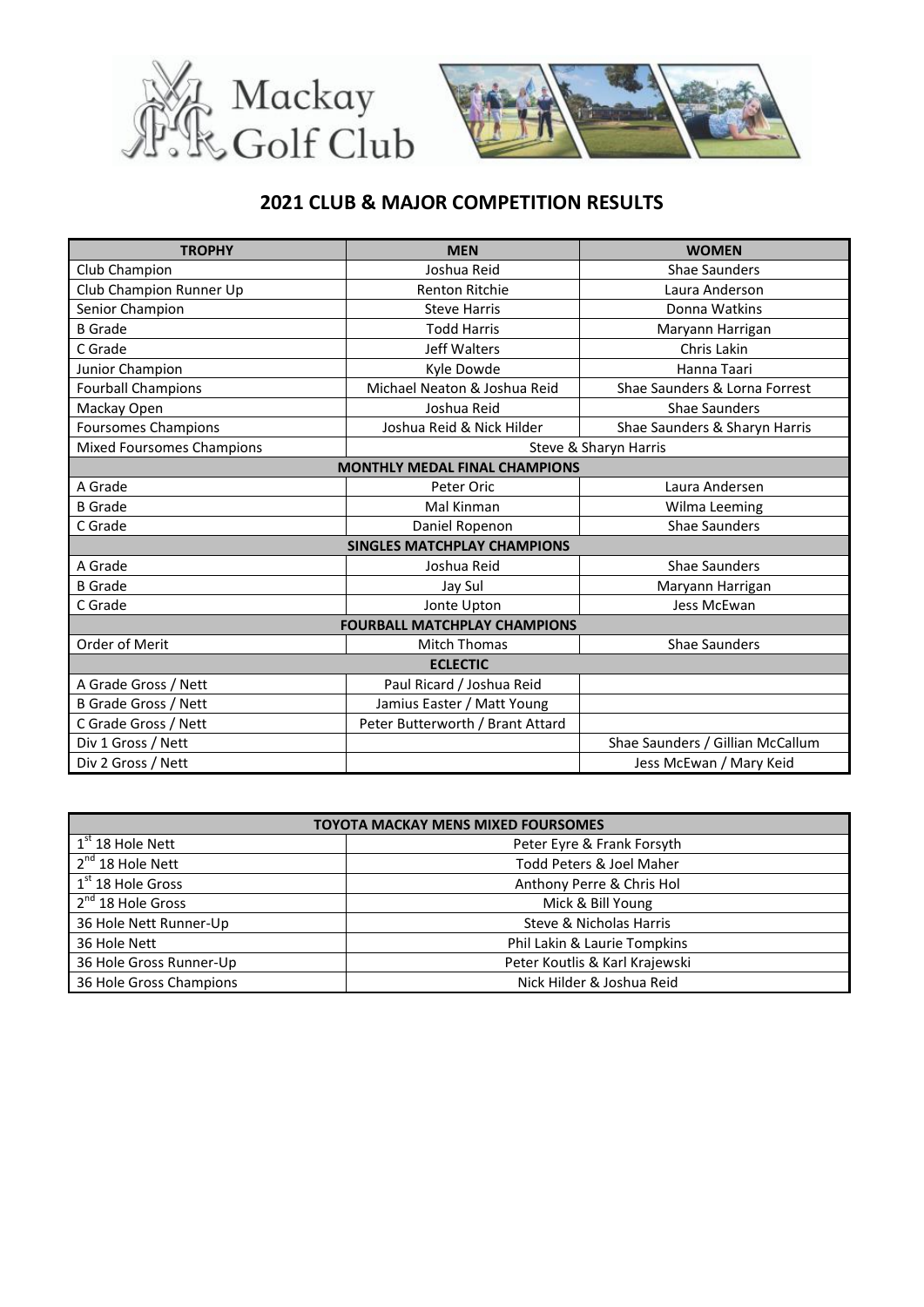



## **2021 CLUB & MAJOR COMPETITION RESULTS**

| <b>TOYOTA MACKAY LADIES MIXED FOURSOMES</b> |                                  |  |
|---------------------------------------------|----------------------------------|--|
| $1st 18$ Hole Nett                          | Chris Lakin & Sandra Tonion      |  |
| $2^{nd}$ 18 Hole Nett                       | Sharon Taylor & Sue Allsop       |  |
| $1st$ 18 Hole Gross                         | Jodi Manning & Laurie Petersen   |  |
| 2 <sup>nd</sup> 18 Hole Gross               | Jean Penridge & Gillian McCallum |  |
| 36 Hole Nett Runner-Up                      | Kathy Shepherd & Di Hatfield     |  |
| 36 Hole Nett                                | Merise Ryan & Michelle McNamara  |  |
| 36 Hole Gross Runner-Up                     | Joy Hold & Cheryl Scown          |  |
| 36 Hole Gross Champions                     | Sharyn Harris & Shae Saunders    |  |

| <b>WHITSUNDAY WEALTH MIXED FOURSOMES</b> |                                     |  |
|------------------------------------------|-------------------------------------|--|
| $1st$ 18 Hole Nett                       | Tony & Sabine Llyoyd                |  |
| $1st$ 18 Hole Gross                      | Sue Craig & Graham Scott            |  |
| $2^{nd}$ 18 Hole Nett                    | <b>Brett &amp; Claire McCulloch</b> |  |
| 2 <sup>nd</sup> 18 Hole Gross            | Jodi Manning & Ray Cook             |  |
| 36 Hole Nett Runner-Up                   | Frank & Josie Forsyth               |  |
| 36 Hole Nett                             | Peter & Janice Eyre                 |  |
| 36 Hole Gross Runner-Up                  | Merise Ryan & Rod Knight            |  |
| 2021 Mixed Foursome Champions            | Steve Harris & Sharyn Harris        |  |

| <b>NORTH JACKLIN MACKAY LADIES OPEN</b> |                      |  |
|-----------------------------------------|----------------------|--|
| Open Champion                           | <b>Shae Saunders</b> |  |
| A Grade Gross                           | Lorna Forrest        |  |
| A Grade Gross Runner-Up                 | Sue McCarthy         |  |
| <b>B</b> Grade Gross                    | Laurie Petersen      |  |
| <b>B Grade Gross Runner-Up</b>          | Sue Rowlinson        |  |
| C Grade Gross                           | Kathy Shepherd       |  |
| C Grade Gross Runner-Up                 | Allison Cooper       |  |
| A Nett Winner                           | Jo Morgan            |  |
| A Grade Runner-Up                       | Lyn Muller           |  |
| <b>B Nett Winner</b>                    | Sandra Tonion        |  |
| <b>B Grade Runner-Up</b>                | Rose White           |  |
| C Nett Winner                           | Karen Vella          |  |
| C Grade Runner-Up                       | Robyn White          |  |